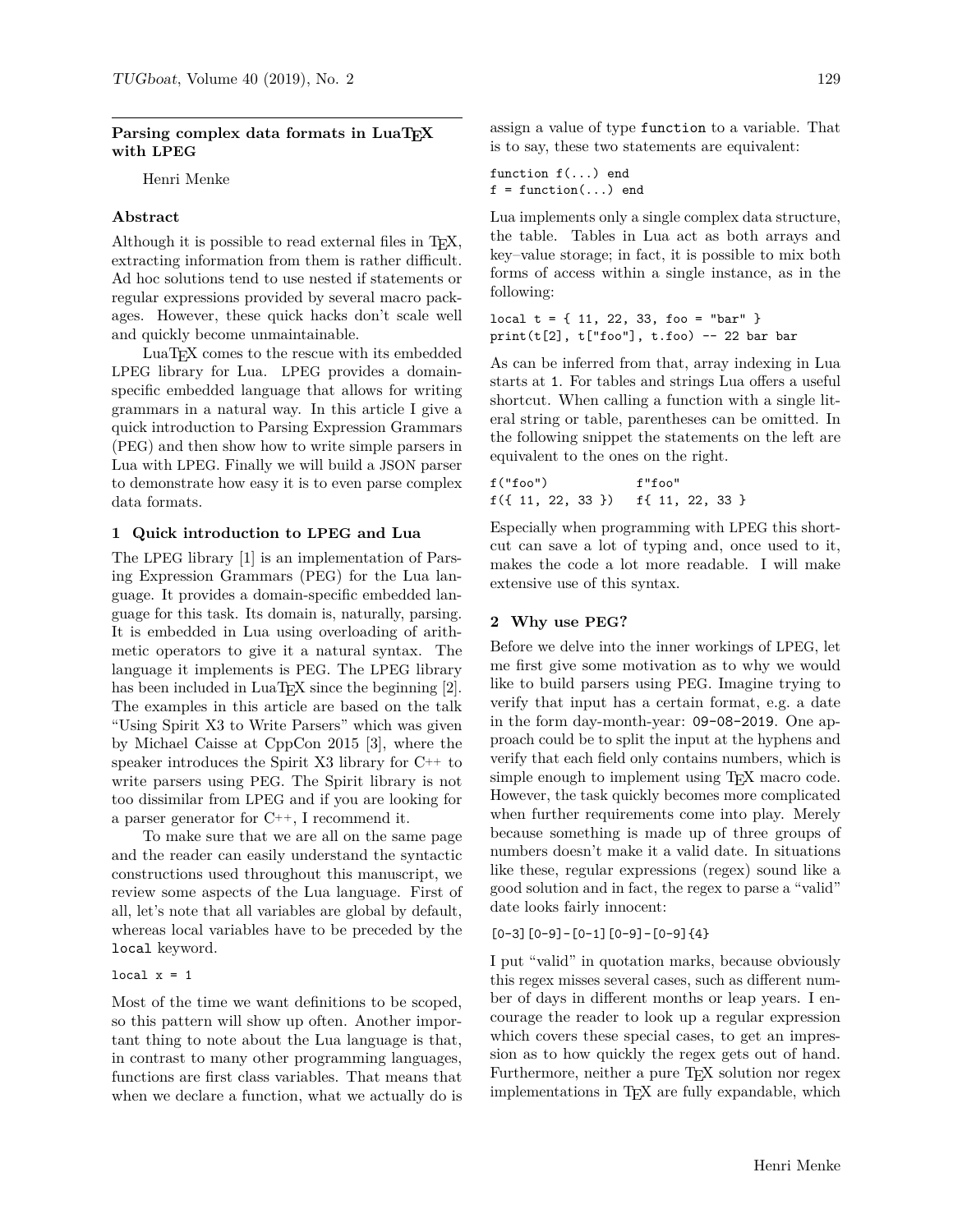is often desirable. Maybe they can be made fully expandable but not without tremendous effort.

# **3 What is PEG?**

The question remains, how does PEG help us here? Let's first look at a more or less formal definition of PEG, adapted from Wikipedia [4]. A parsing expression grammar consists of:

- A finite set  $N$  of non-terminal symbols.
- A finite set  $\Sigma$  of terminal symbols that is disjoint from  $N$ .
- A finite set  $P$  of parsing rules.
- An expression  $\boldsymbol{e}_{S}$  termed the starting expression.

Each parsing rule in P has the form  $A \leftarrow e$ , where A is a nonterminal symbol and  $e$  is a parsing expression.

To illustrate this, we have a look at the following imaginary PEG for an email address.

$$
\begin{aligned} \langle \mathrm{name}\rangle \leftarrow [a\text{-}z] + \ (\text{". "}\ [a\text{-}z] + \big)^* \\ \langle \mathrm{host}\rangle \leftarrow [a\text{-}z] + \ \text{". "}\ (\text{"com"}\text{/} \text{"org"}\text{/} \text{"net"} ) \\ \langle \mathrm{email}\rangle \leftarrow \langle \mathrm{name}\rangle \ \text{"@"}\langle \mathrm{host}\rangle \end{aligned}
$$

The symbols in angle brackets are the non-terminal symbols. The quoted strings and expressions in square brackets are terminal symbols. The entry point  $e_S$  is the rule named email (not specially marked).

The present grammar translates into natural language rather nicely. We start at the entry point, the email rule. The email rule tells us that an email is a name, followed by a literal @, followed by a host. The symbols name and host are non-terminal, meaning they can't be parsed without further information, so we have to resolve them. A name is specified as one or more characters in the range a to z, followed by zero or more groups of a literal dot, followed by one or more characters a to z. A host is one or more characters a to z, followed by a literal dot, followed by one of the literals com, org, or net. Here the range of characters and the string literals are terminal symbols, because they can be parsed from the input without further information.

As a little teaser, we will have a look at how the above grammar translated into LPEG.

```
local name = R''az''^1 * (P''.''' * R''az''^1)^0local host = R"az"<sup>1</sup> * P"."
             * (P"com" + P"org" + P"net")
local email = name * P"@" * host
```
We can already see that there is some sort of mapping to translate PEG into LPEG; indeed, at first sight it seems like this translation is almost 1:1. We will learn what the symbols mean in the next section.

## **4 Basic parsers**

LPEG provides some basic parsers to make life a little easier. These map the terminal symbols in the grammar. Here they are, with examples:

• lpeg.P(string) Matches string exactly. This matches "hello" but not "world":

lpeg.P("hello")

• lpeg.P(n) Matches exactly n characters. To match any single character we could use

lpeg.P(1)

There is a special character which is not mapped by any encoding— the end of input. In LPEG there is a special rule for this:

 $lpeg.P(-1)$ 

• lpeg.S(string) Matches any character in string (a set). To match normal whitespace we could use:

 $lpeg.S(" \t\trth' \r\nu")$ 

• lpeg.R("xy") Matches any character between x and y (a range). To match any digit:

lpeg.R("09")

To match any character in the ASCII range we can combine lowercase and uppercase letters:

lpeg.R("az", "AZ")

It is tedious to constantly type the lpeg. prefix, so we omit it from now on. This can be achieved by assigning the members of the lpeg table to the corresponding variables.

local lpeg = require"lpeg" local  $P$ ,  $R = \text{lpeg.P}$ ,  $\text{lpeg.R -- etc.}$ 

## **5 Parsing expressions**

By themselves these basic parsers are rather useless. The real power of LPEG comes from the ability to arbitrarily combine parsers. This is achieved by means of parsing expressions. The available parsing expressions are listed in table 1. Below, I show some examples where the quoted strings in the comments represent input that is parsed successfully by the associated parser unless stated otherwise.

• Sequence: This implements the "followed by" operation, i.e. the parser matches only if the first pattern is followed directly by the second pattern.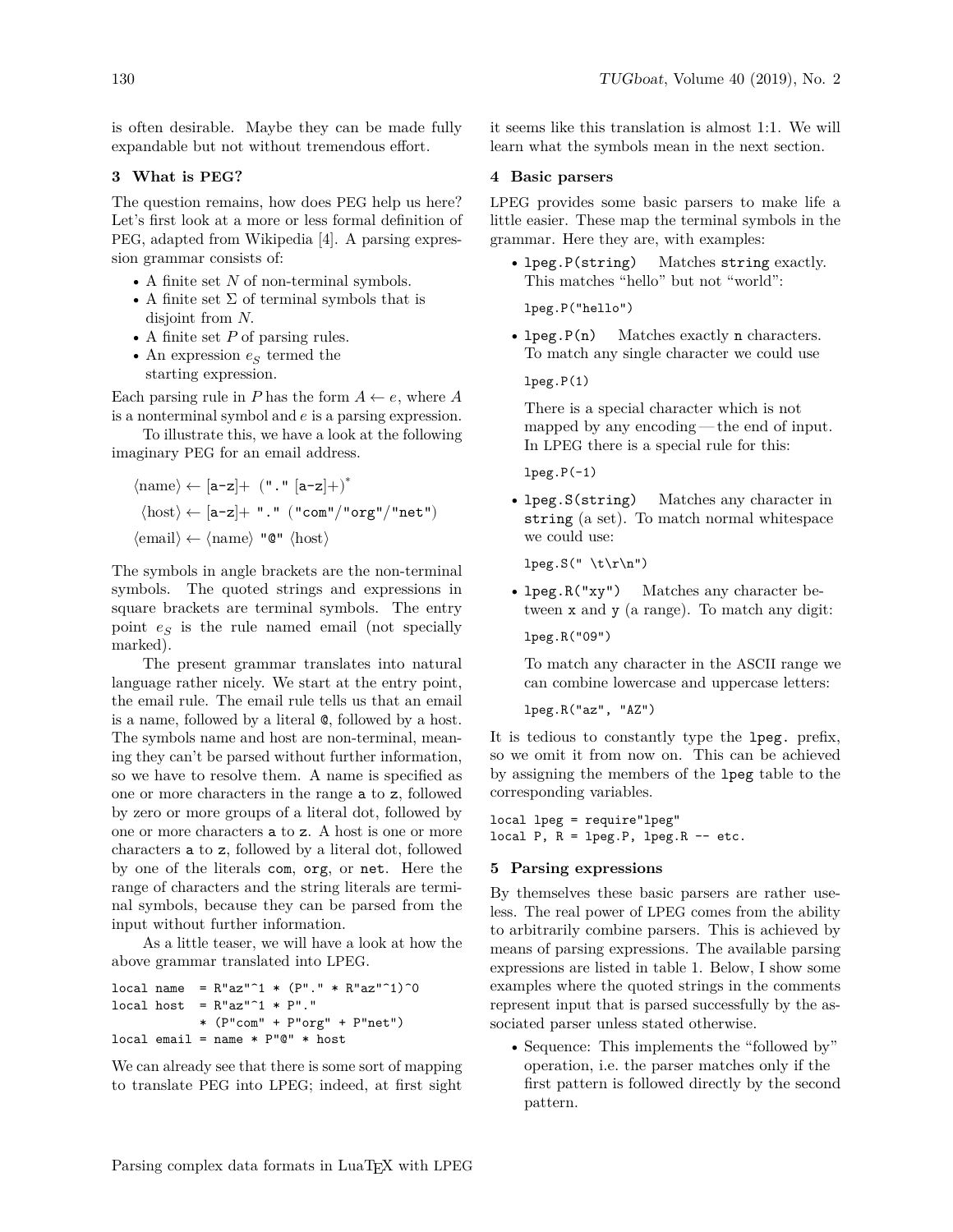| Description    | <b>PEG</b> | <b>LPEG</b>          |
|----------------|------------|----------------------|
| Sequence       | $e_1e_2$   | patt1 * patt2        |
| Ordered choice | $e_1 e_2$  | patt1 + patt2        |
| Zero or more   | $\rho^*$   | patt^0               |
| One or more    | $e+$       | patt <sup>2</sup> 1  |
| Optional       | e?         | patt <sup>2</sup> -1 |
| And predicate  | &е         | #patt                |
| Not predicate  | !e         | -patt                |
| Difference     |            | $patt1 - patt2$      |

**Table 1:** Available parsing expressions in LPEG with their name and corresponding symbol in PEG. Note that the difference operator is an extension in LPEG and not available in PEG.

P"pizza" \* R"09" -- "pizza4"  $P(1) * P$ ":" \* R"09" -- "a:9"

• Ordered choice: The ordered choice parses the first operand first and only if it fails continues to the next operand. So the ordering is indeed important.

 $R"az" + R"09" + S".,$ ;:?!" -- "a", "9", ";" -- "+" fails to parse

• Zero or more, one or more, and optional: These are all captured by the same construct in LPEG, the exponentiation operator. A positive exponent  $n$  parses at least  $n$  occurrences of the pattern, a negative exponent  $-n$  parses at most  $n$  occurrences of the pattern.

```
R"az"^0 + R"09"^1
-- "z86", "abcde99", "99"
R"az"^1 + R"09"^1-- "z86", "abcde99"
-- "99" fails to parse
R"az"<sup>-1</sup> + R"09"<sup>-1</sup>
-- "z86", "99"
-- "abcde99" fails to parse
```
• And predicate, not predicate: These are special in that they do not consume any input. As might be expected, the not predicate only matches if the parser it negates does not match.

```
R"09"^1 * #P";"
-- "86;"
-- "99" fails to parse
P"for" * -(R"az"^1)-- "for()"-- "forty" fails to parse
```
• Difference: The difference operator matches the first operand only if the second operand does not match. This can be useful to match C style comments which collect everything between the first  $/*$  and the first  $*/$ . However, care must be taken that the second operand cannot successfully parse parts of the first operand. If that is the case, the resulting rule will never match.

```
P''/*" * (1 - P''*/")<sup>^</sup>0 * P''*/"
-- "/* comment */"
P"helloworld" - P"hell"
-- will never match!
```
# **6 Simple examples**

Let us study a simple example which parses two words separated by a space. The LPEG grammar is stored in the variable rule. The rest of the example shows the boilerplate that is necessary.

```
local lpeg = require"lpeg"
local P, R = lpeg.P, lpeg.R
local input = "cosmic pizza"
local rule = R''ax''^1 * P'''' * R''ax''^1print(rule:match(input) .. " of " .. #input)
```
This will print on the terminal "13 of 12" because all the input has been consumed and the parser stopped at the end of input, which is the 13th "character" in this string. As we can see, the function rule:match parses a given input string using a given parser and returns the number of characters parsed. Another way to invoke a parse is using lpeg.match(rule, input), which is equivalent to rule:match(input).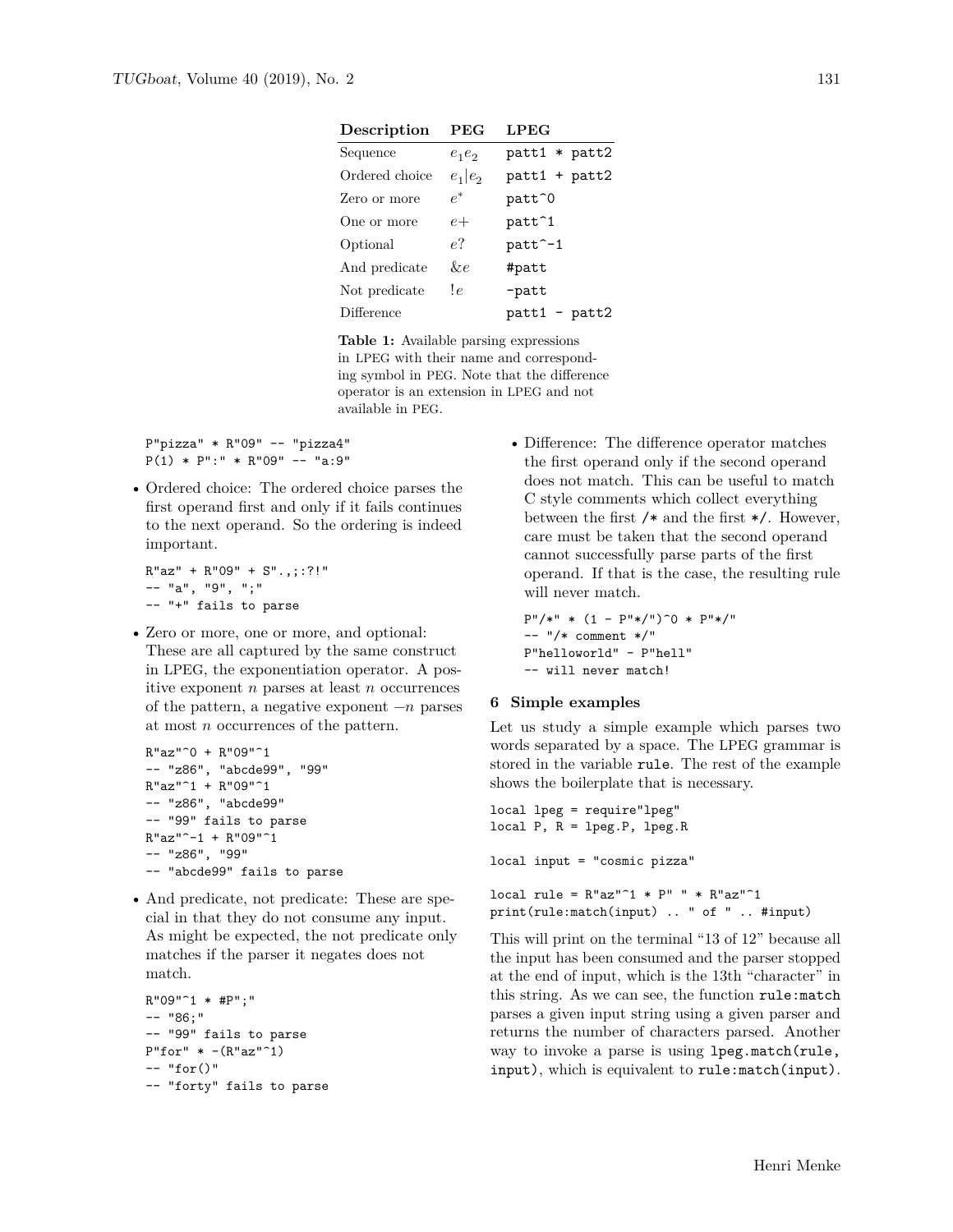The next example is slightly more complicated. We will parse a comma-separated list of colonseparated key–value pairs.

```
local input = [[foo : bar,
gorp : smart ,
falcou : "crazy frenchman" ,
name : sam]]
```
The double square brackets denote one of Lua's socalled long strings, which can have embedded newlines. The colons and commas that separate keys and values, and entries, respectively, are surrounded by whitespace. To match all possible optional whitespace we use the set parser and the optional expression.

```
local ws = S'' \t t\r^n^0
```
With this, the specification for the key field is one or more letters or digits surrounded by optional whitespace.

```
local name = ws * R("az", "AZ", "09")^1 * ws
```
The value field, on the other hand, can have either the same specification as the key field, which does not allow embedded whitespace, or it can be a quoted string, which allows anything between the quotes. To this end we specify the grammar for a quoted string, which is simply the double quote character, followed by anything that is not a double quote, followed by another double quote. The whole thing may be surrounded by optional whitespace.

```
local quote =
  ws * P'"' * (1 - P'')<sup>0</sup> * P'"' * ws
```
Therefore an entry in the key–value list is a name, followed by a colon, followed by either a quote or a name, followed by at most one comma. The whole key–value list may have any number of entries, so we apply the zero or more expression to the aforementioned rule.

```
local keyval =
  (name * P": " * (quote + name) * P", "^-1)^0
```
Matching the rule against the input in the same way as the previous example gives "67 of 66".

## **7 Grammars**

The literal parser P has a second function. If its argument is a table, the table is processed as a *grammar*. The table has the following layout:

```
P{"<entry point>",
    <non-terminal> = <parsing expression>
    ...
}
```
The string "entry point" is the name of the rule to be processed first. Afterwards the rules are listed in the same manner as they were assigned to variables in the previous example. To refer to non-terminal symbols from within the grammar, the lpeg.V function is used. Collecting the aforementioned rules into a grammar could look like this:

```
local rule = P{"keyval",
  keyval =
    (V"name" * P":" * (V"quote" + V"name")
      * P", "^-1)^0,
  name =
    V"ws" * R("az", "AZ", "09")^1 * V"ws",
  quote =
    V''ws'' * P'''' * (1 - P'''')^0 * P''''* V"ws",
  ws = S'' \t\trthinspace \t\trm2.
}
```
It becomes a little more verbose because names of non-terminal symbols have to be wrapped in V"...". That is why I personally do not normally include general-purpose rules like the ws rule in the example into the grammar, because chances are high I want to use it elsewhere again. The level of verbosity might seem like a disadvantage but the encapsulation is much better this way. It also makes it much easier to define recursive rules, as we will see later.

## **8 Attributes**

In the previous section we have parsed some inputs and confirmed their validity by a successful parse, receiving the length of the parsed input. An important question remains: how do we extract information from the input? When a parse is successful, the basic parsers synthesize the value they encountered, which I am going to call their *attributes*. These attributes can be extracted using LPEG's capture operations.

The simplest capture operation is lpeg.C(patt) which simply returns the match of patt. Here we parse a sequence of only lowercase letters and print the result.

local rule =  $C(R''ax''^1)$ print(rule:match"pizza") -- pizza

Another, very powerful, capture is the table capture lpeg.Ct(patt) which returns a table with all captures from patt. This allows us to write a simple parser for comma-separated values (CSV) in only three lines:

local cell =  $C((1 - P'', " - P''\n^n))^0)$ local row =  $Ct$ (cell  $*$  (P","  $*$  cell)<sup>^0</sup>) local csv =  $Ct$ (row \*  $(P''\n' * row)^0)$ 

 $local t = csv:match[[$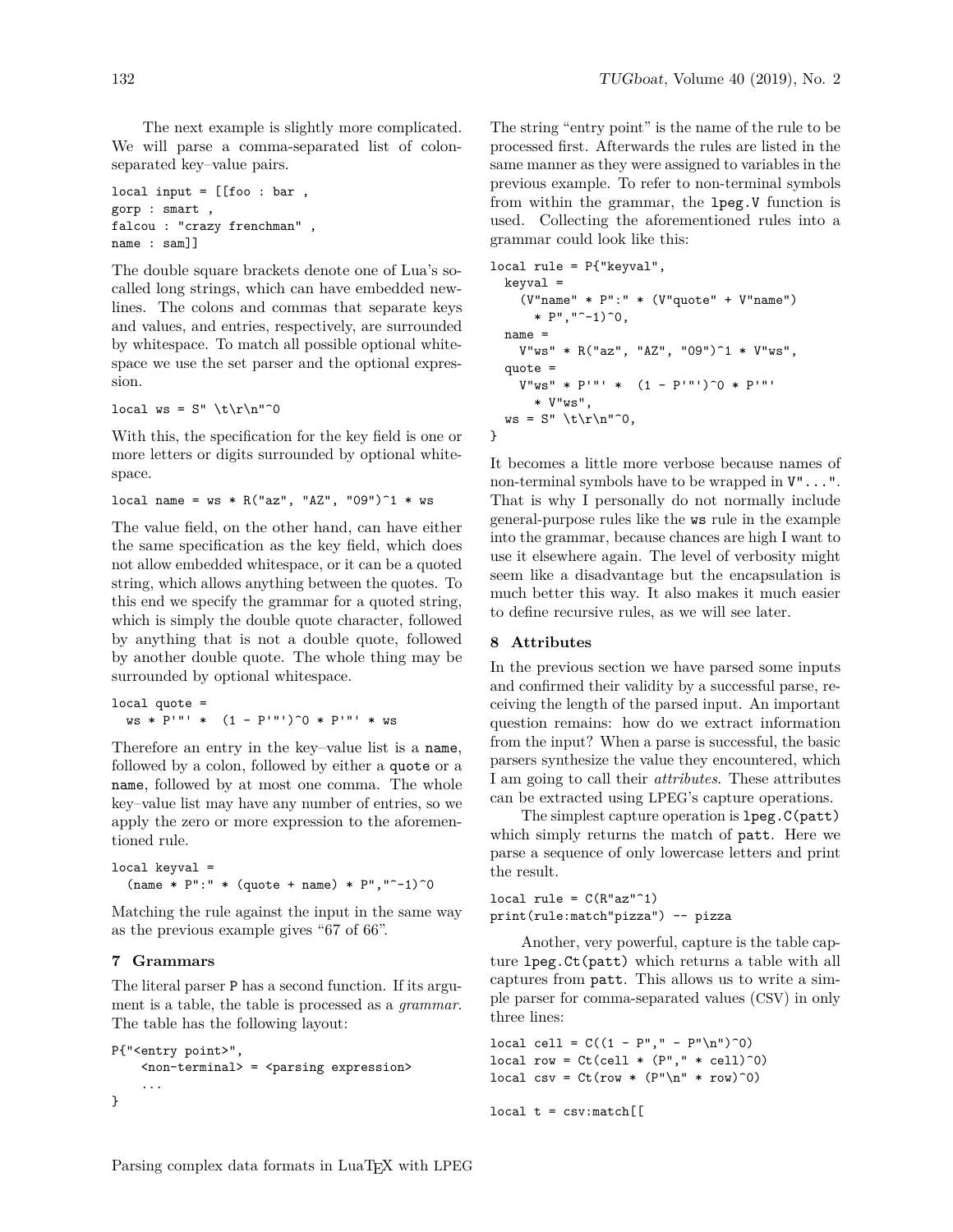```
a,b,c
d,e,f
g,,h]]
```
The variable t now holds the table representing the CSV file and we can access the elements by t[<row>][<column>], e.g. to access the "e" in the middle of the table we can use  $t[2][2]$ .

There are two more captures we need to see, the grouping capture and the folding capture. The grouping capture lpeg.Cg(patt [, name]) groups the values produced by patt, optionally tagged with name. The grouping capture is mostly used in conjunction with the folding capture lpeg.Cf(patt, func) which folds the captures from patt with the function func. The most common application is parsing of key–value lists. The key and the value are captured independently at first but are then grouped together. Finally they are folded together with an empty table capture.

```
local key = C(R''az''^1)local val = C(R"09"^1)local kv = Cg(key * P": " * val) * P", "^-1local kvlist = Cf(Ct"" * kv^0, rawset)
```
kvlist:match"foo:1,bar:2"

#### **9 More useful parsers**

Now that we know how to parse input and extract data, we can start constructing parsers that are more useful. We will next write a parser for floating point numbers. The parser presented here has some limitations. It doesn't handle an integer part that only contains a sign, i.e. -.1 will not parse. It also doesn't handle hexadecimal, octal, or binary literals. (Consider these to be left as exercises to the reader.)

With these limitations in mind, let's take a look at what floating point numbers look like:



With that we formulate the first rule in our grammar, namely

```
number = (V"int" * V"frac" - 1 * V"exp" - 1)/ tonumber,
```
i.e. a number has an integer part, followed by an optional fractional part, followed by an optional exponent. The apparent division by tonumber that we see here is called a *semantic action*. A semantic action is applied to the result of the parser *ad-hoc*. In general it is a bad idea to use semantic actions, because they don't fit into the concept of recursive parsing and introduce additional state to keep track of. Nevertheless there are some cases when semantic actions are useful, as in this case, where we know that what we just parsed is a number and we merely convert the resulting string into Lua's number type.

Now let's parse the integer part. Here I show all the rules that go into it at once.

```
int = V''sign"<sup>--1</sup> * (R''19'' * V''digits"
                                        + V"digit"),
sign = S''+-",\text{digit} = \mathbb{R}^109",
digits = V"digit" * V"digits" + V"digit",
```
So the integer part is an optional sign, followed by a number between 1 and 9, followed by more digits or just a single digit. A sign is one of the characters + or -. A single digit is just a number between 0 and 9. The digits rule is recursive, because many digits are either a single digit followed by more digits, or just that single digit.

Next is the fractional part, which is straightforward. It is just a period followed by digits.

frac =  $P''$ ." \*  $V''$ digits",

Last, the exponential part, which is also relatively simple. It is either a lower- or uppercase E, followed by an optional sign, followed by digits.

 $exp = S"eE" * V"sign"$ -1 \* V"digits",

Now let's check this parser with some test input. We expect the result to be the same number that we input and we expect it to be of Lua type number.

local x = number:match("+123.45678e-90")  $print(x ... " " ... type(x))$ 

Output: 1.2345678e-88 number

The full code of the number parser is included in the JSON parser in the Appendix.

#### **10 Complex data formats: JSON**

JSON is short for JavaScript Object Notation and is a lightweight data format that is easy to read and write for both humans and machines. JSON knows six different data types of which two are collections. These are null, bool, string, number, array, and object. This maps nicely to Lua where null maps to nil, bool maps to boolean, string and number map to their like-named counterparts, and array and object both map to Lua's table type.

Finally, on the top level there is always an object. Here's an example JSON file [5]:

```
{"menu": {
  "id": "file",
```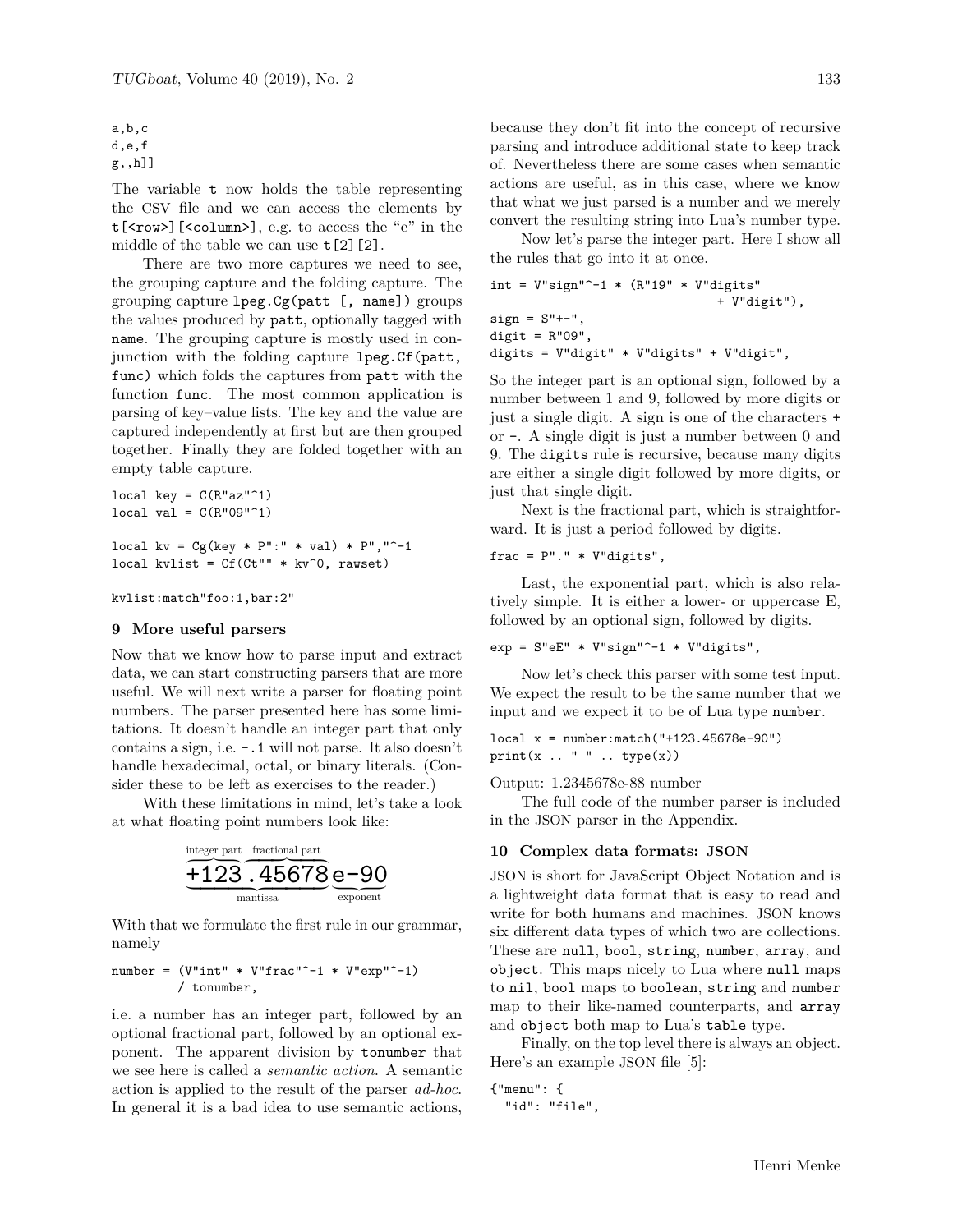```
"value": "File",
  "popup": {
    "menuitem": [
      {"value": "New",
       "onclick": "CreateNewDoc()"},
      {"value": "Open",
       "onclick": "OpenDoc()"},
      {"value": "Close",
       "onclick": "CloseDoc()"}
    ]
  }
}}
```
Before we begin writing a parser for this, let's introduce a few general purpose parsers first, which are also not part of the grammar.

local  $ws = S'' \lt h\ln\rr"$ <sup>0</sup>

This rule matches zero or more whitespace characters, where whitespace characters are space, tab, newline and carriage return.

```
local lit = function(str)
   return ws * P(str) * wsend
```
This function returns a rule that matches a literal string surrounded by optional whitespace. This is useful to match keywords.

```
local attr = function(str,attr)
    return ws * P(str) / function()return attr
        end * ws
end
```
This function returns an extension of the previous rule, in that it matches a literal string and if it matched returns an attribute using a semantic action. This is very useful for parsing a string but returning something unrelated, e.g. the null value of JSON will be represented by Lua's nil.

As mentioned before, at the top level a JSON file expects an object, so this will be the entry point:

```
local json = P{"object",
```
As discussed before, JSON supports different kinds of values, so we want to map these in our parsing grammar.

```
value =
    V"null_value" +
    V"bool_value" +
    V"string_value" +
    V"number_value" +
    V"array" +
    V"object",
```
So, a value is any of the value types defined by the JSON format. Now we have to define what these values are and how to parse them. We begin with the easiest ones, the null and bool values:

```
null_value = attr("null", nil),
bool_value = attr("true", true)
           + attr("false", false),
```
These two types are defined entirely by keyword matching. We use the attr function to return a suitable Lua value. Next we define how to parse strings:

```
string_value = ws * P''''* C((P' \backslash \vee' ' ' + 1 - P' ' '')^0)* P'"' * WS,
```
A string may be surrounded by whitespace and is enclosed in double quotes. Inside the double quotes we can use any character that is not the double quote, unless we escape it with a backslash, as in  $\Upsilon$ . The value of the string without surrounding quotes is captured. To parse number values, we will reuse the number parser defined in the previous section

```
number_value = ws * number * ws,
```
This concludes the parsing of all the simple data types. We move on to the aggregate types, starting with the array.

```
array = lit"["
      * Ct((V''value'' * lit'', "^-1)^0)* lit"]",
```
An array is thus a comma-separated list of values, enclosed in square brackets. The list is captured as a Lua table. The final and most complicated type to parse is the object:

```
member_pair = Cg(V"string_value" * lit":"
                 * V"value") * lit","^-1,
object = lit"{''* Cf(Ct"" * V"member_pair"^0, rawset)
       * lit"}"
```
An object is a comma-separated list of key–value pairs enclosed in curly braces, where a key–value pair is a string, followed by a colon, followed by a value. To pack this into a Lua table, we use the grouping and folding captures mentioned above. This concludes the JSON grammar.

}

The full code of the parser is given in the Appendix with a little nicer formatting. Now we can go ahead and parse JSON files.

```
local result = json:match(input)
```
The variable result will hold a Lua table which can be indexed in a natural way. For example, if we had parsed the JSON example given in the beginning of this section, we could use